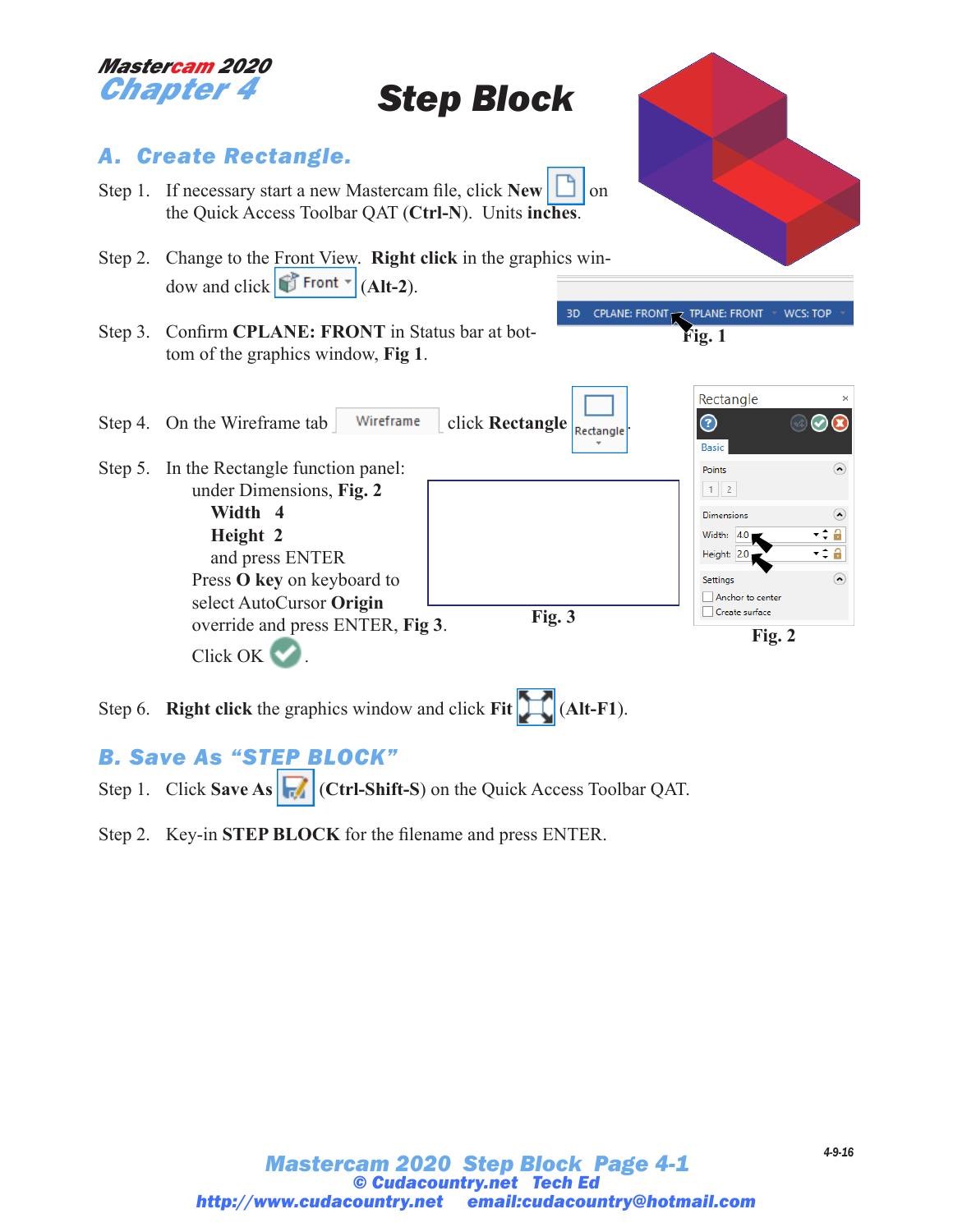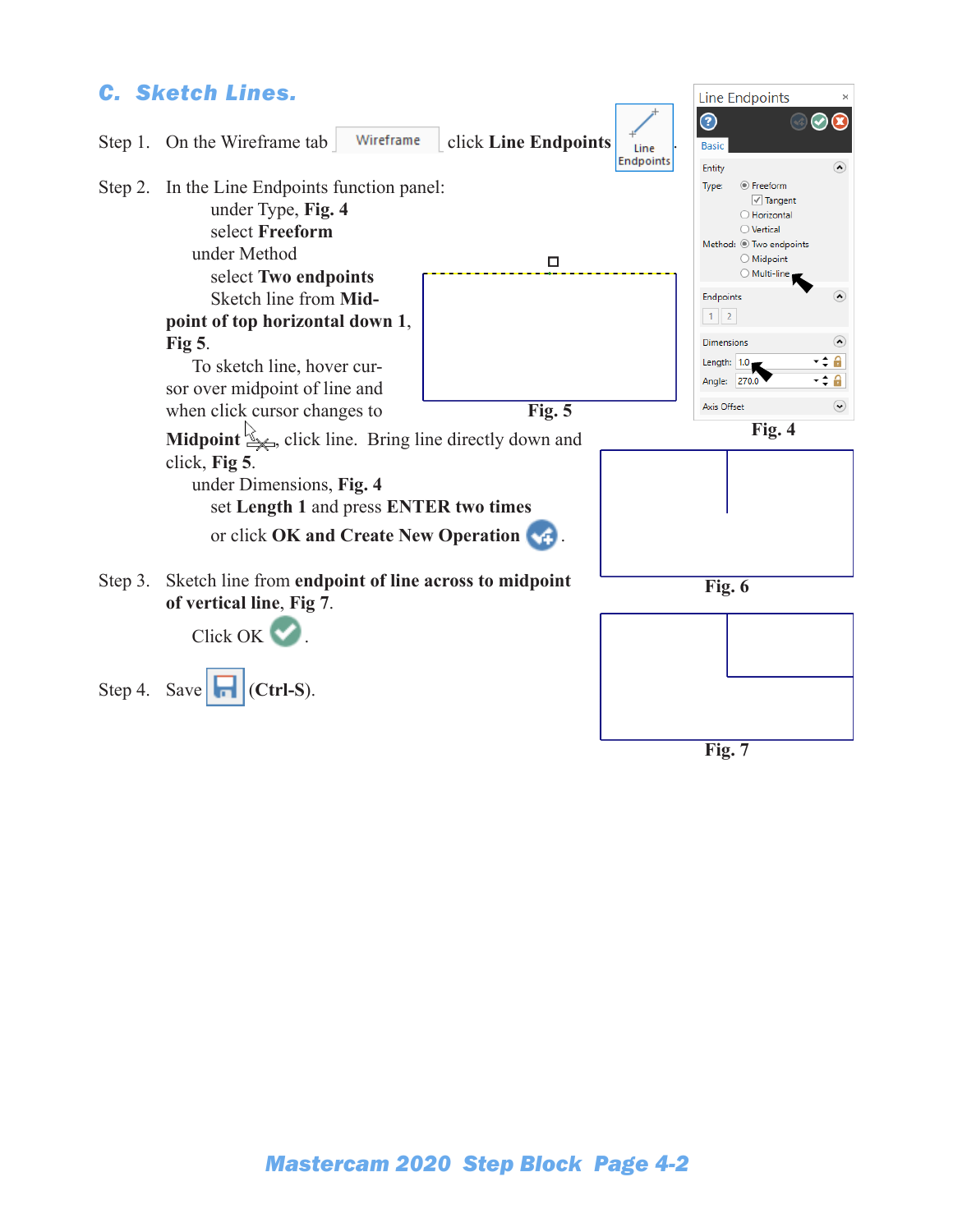# *D. Trim Lines.*

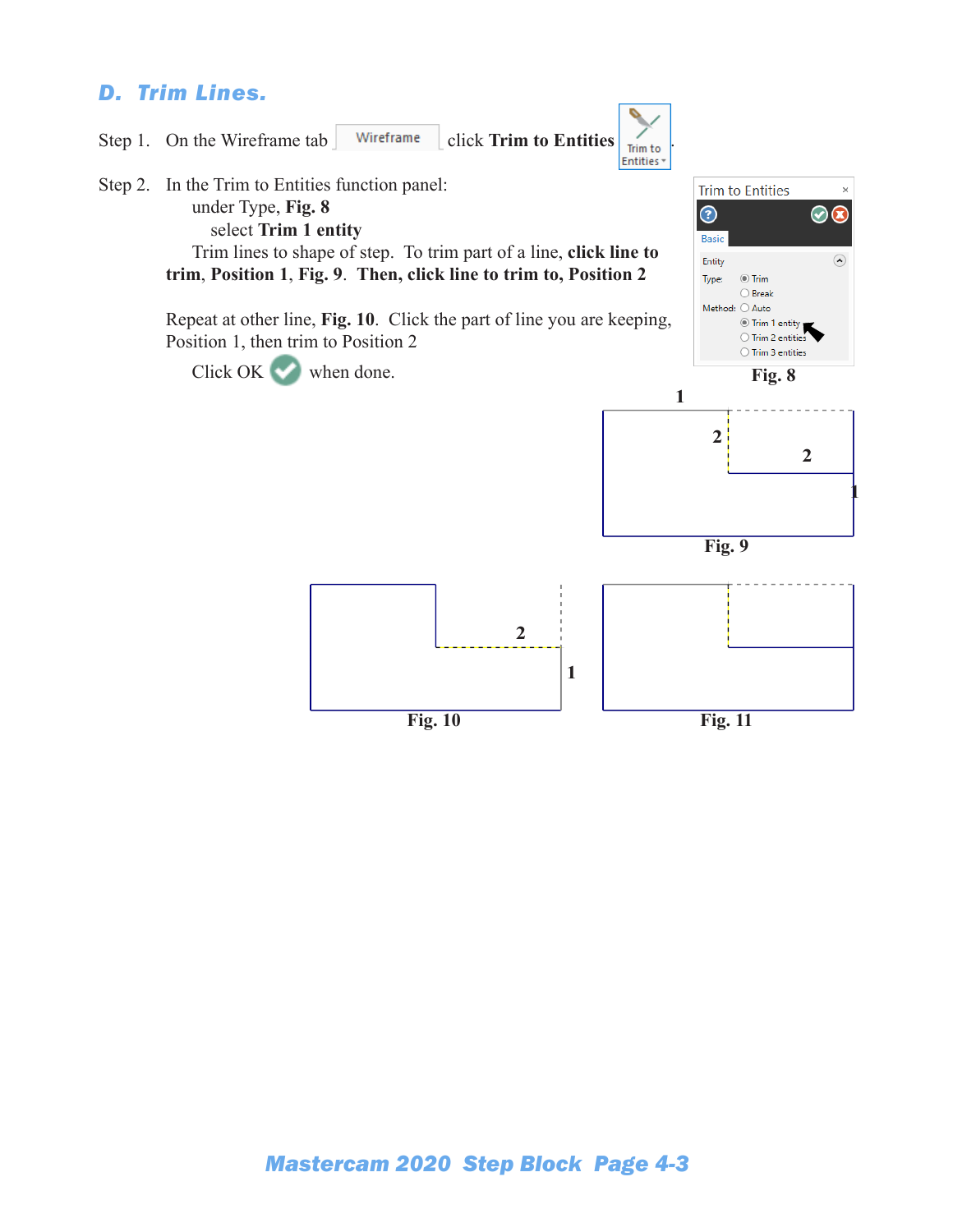# *E. Transform 3rd Dimension.*

#### Step 1. Change to the Isometric View. **Right click** in the graphics window and click (**Alt-7**). Ħ

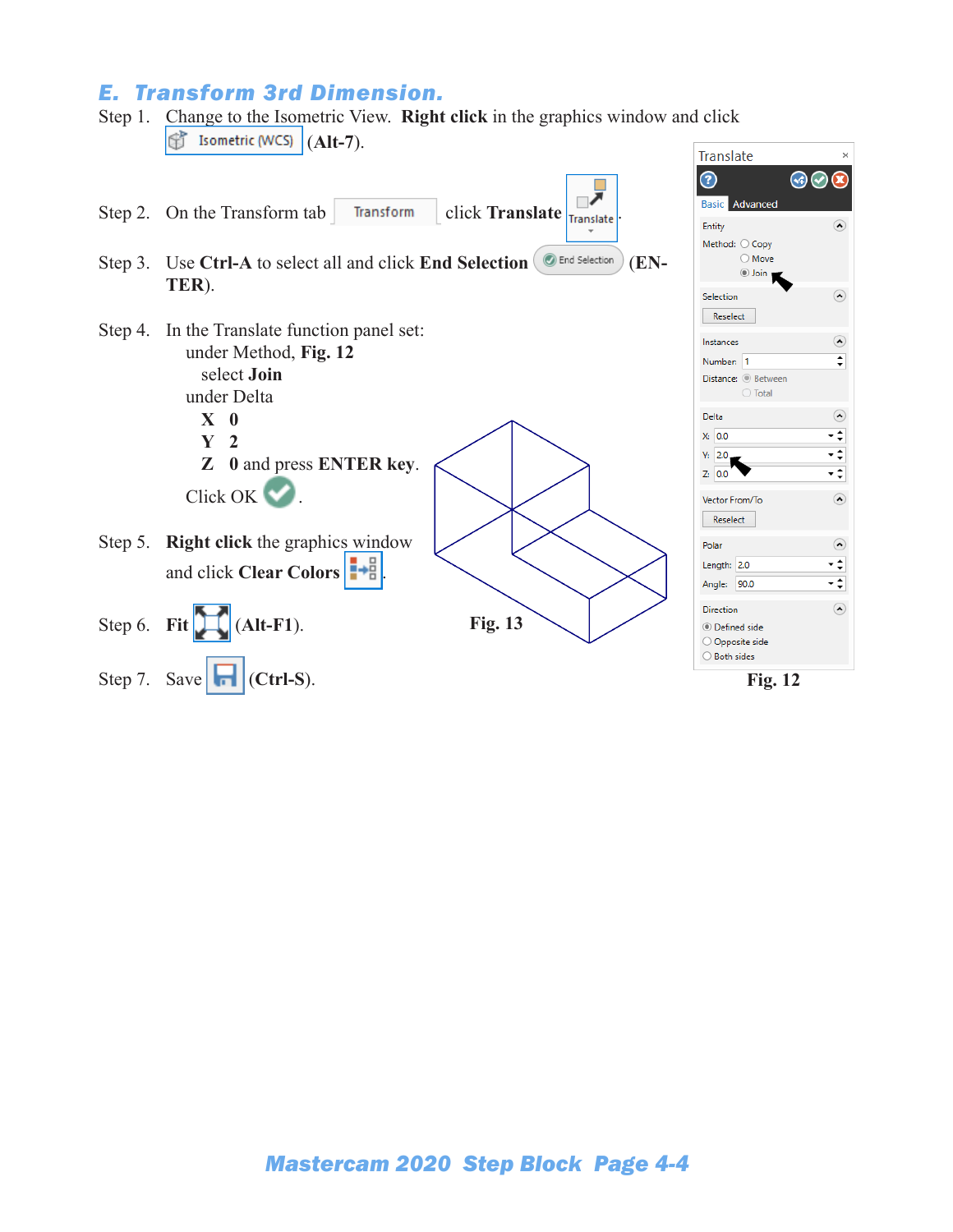# *F. Create Flat Boundary Surfaces.*



*Mastercam 2020 Step Block Page 4-5*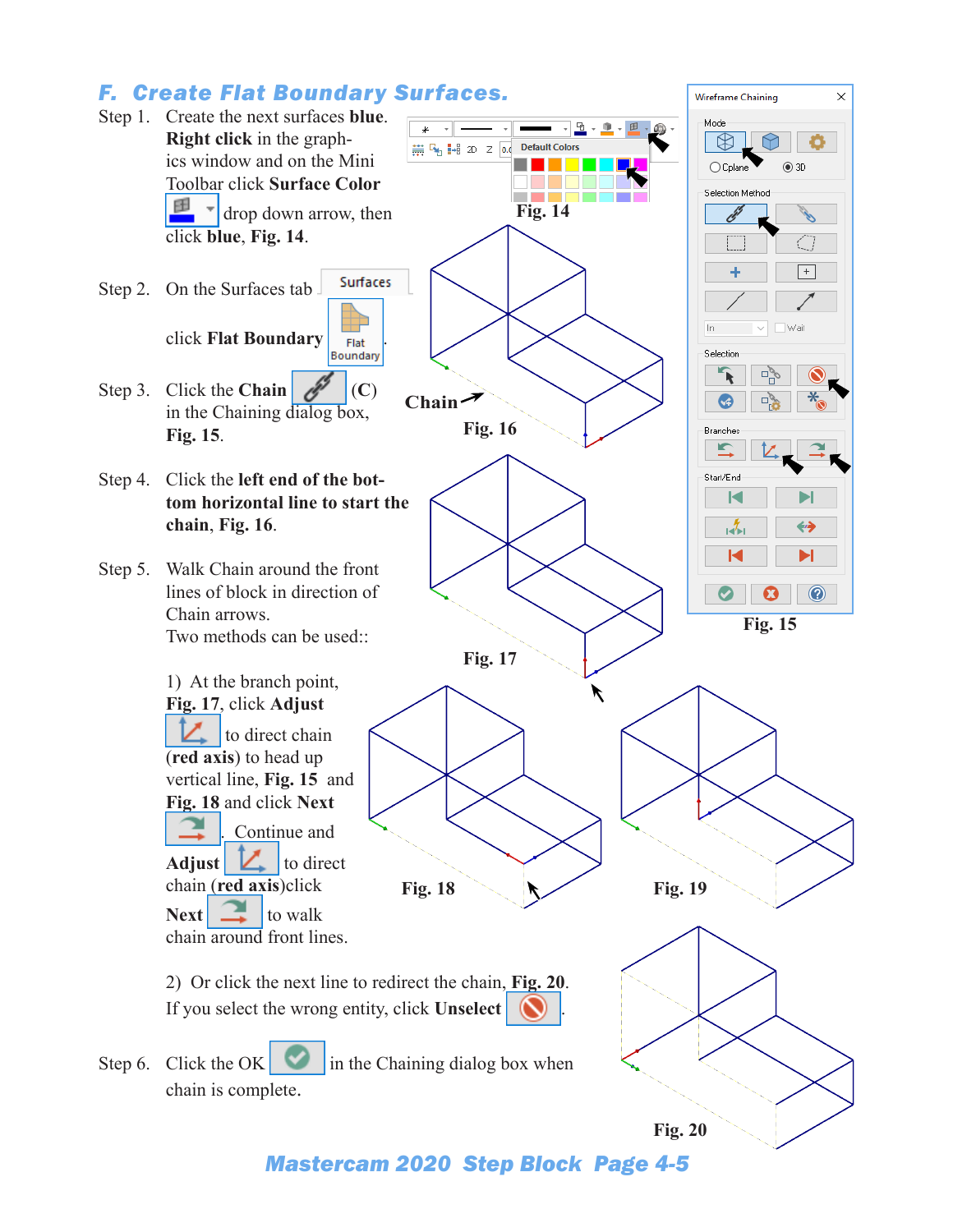

### *Mastercam 2020 Step Block Page 4-6*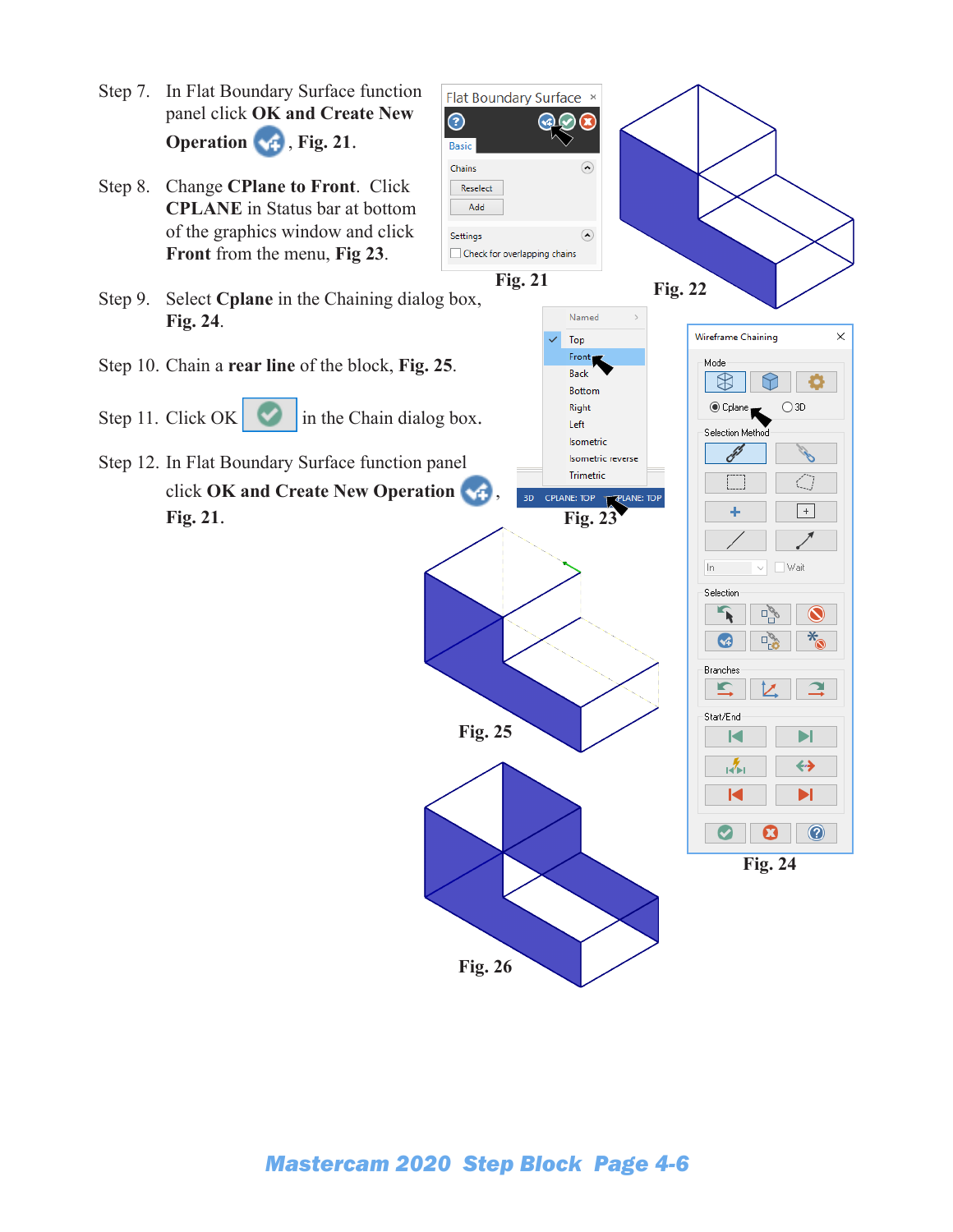